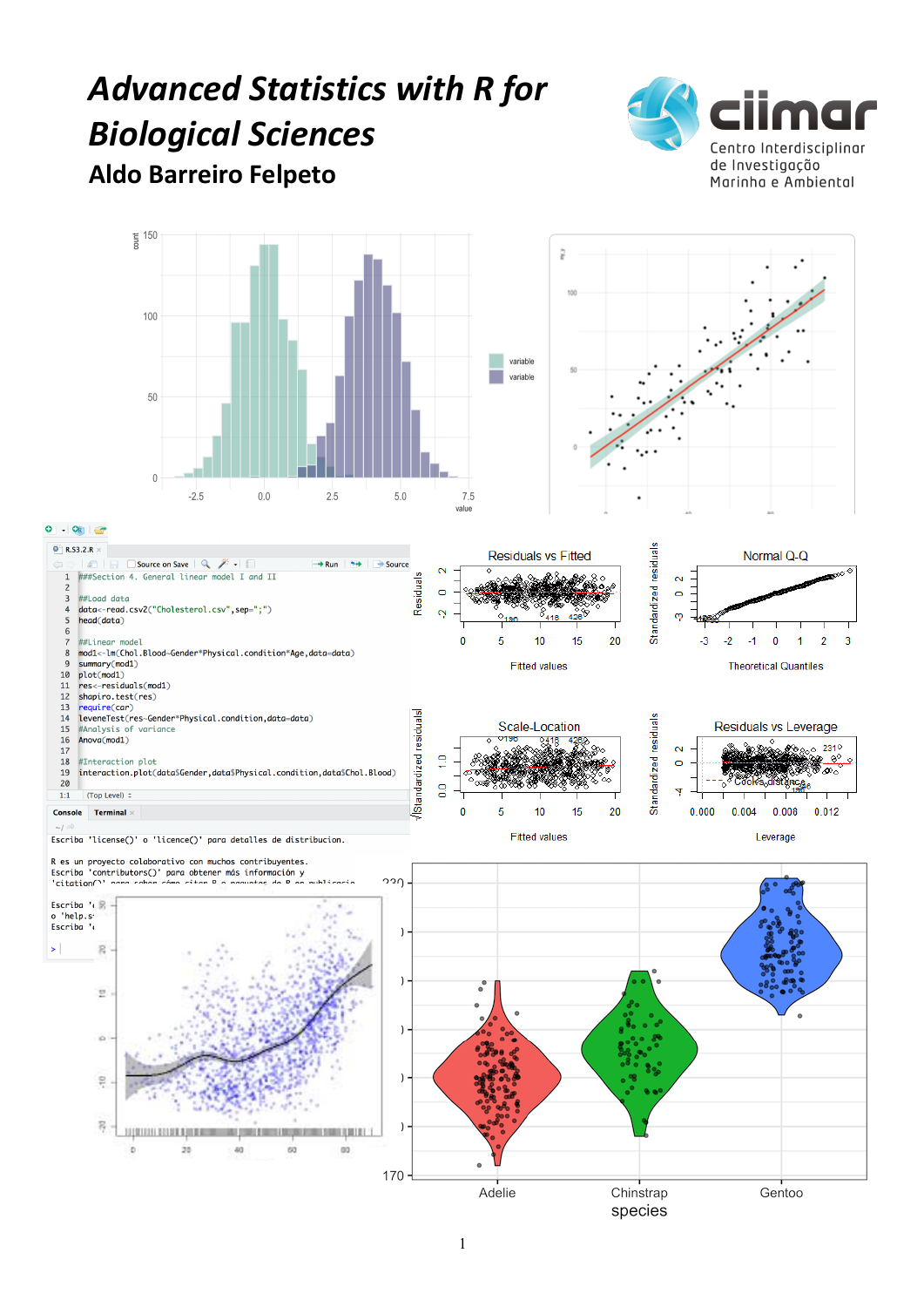## **ADVANCED STATISTICS WITH** *R* **FOR BIOLOGICAL SCIENCES**

## **CIIMAR, 8-12 November 2021**

Session 1. 10:00 – 14:00 h 8 Nov 2021

- 1.1 Reminder of linear regression
- 1.2 Exercise
- 1.3 Reminder of ANOVA
- 1.4 Exercise
- Session 2. 10:00 14:00 h 9 Nov 2021
	- 2.1 General linear model (GLM). Introduction and example 1
	- 2.2 GLM, Example 2
	- 2.3 Exercise
	- 2.4 GLM with random factors (mixed effects models). Example
- Session 3. 10:00 14:00 h 10 Nov 2021
	- 3.1 GLM with random factors. Hierarchical (nested) designs
	- 3.2 GLM with random factors. Random slope designs
	- 3.3 Exercise
	- 3.4 Exercise

#### Session 4. 10:00 – 14:00 h 11 Nov 2021

- 4.1 Generalized linear models (GLZ). Introduction and example binomial distribution
- 4.2 GLZ, example Poisson distribution
- 4.3 GLZ, example with over-dispersion (negative binomial distribution)
- 4.4 GLZ with random factors. Example

Session 5. 10:00 – 14:00 h 12 Nov 2021

- 5.1 Exercise
- 5.2 Generalized additive models (GAM). Introduction and example
- 5.3 GAM models with random factors. Example
- 5.4 Exercise

#### **Docent:** Aldo Barreiro Felpeto. CIIMAR.

**Price:**  $250 \in (200 \in \text{for}\,\text{CII} \text{MAR/UP}\,\text{members})$ 

**Registration:** after announcement, up to fill 25 available positions.

Registration, together with the payment information, is available in the CIIMAR website, through the link that is sent with the e-mail announcing the course.

Proof of payment required to book the place (send proof to abarreiro@ciimar.up.pt).

After sending the proof of payment, a confirmatory e-mail for the registration will be sent.

## **Important information:**

- All the course will be taught through a zoom platform.

- The course will be taught in English.

- At least a beginner's background in R and basic statistics is recommended.

- All the information and materials necessary for the development of the course (instructions to install R and R packages, pdf with lessons content, scripts with examples and exercises, data for examples and exercises) will be made available for all the participants in the course through a link to the *Open Science Framework* platform.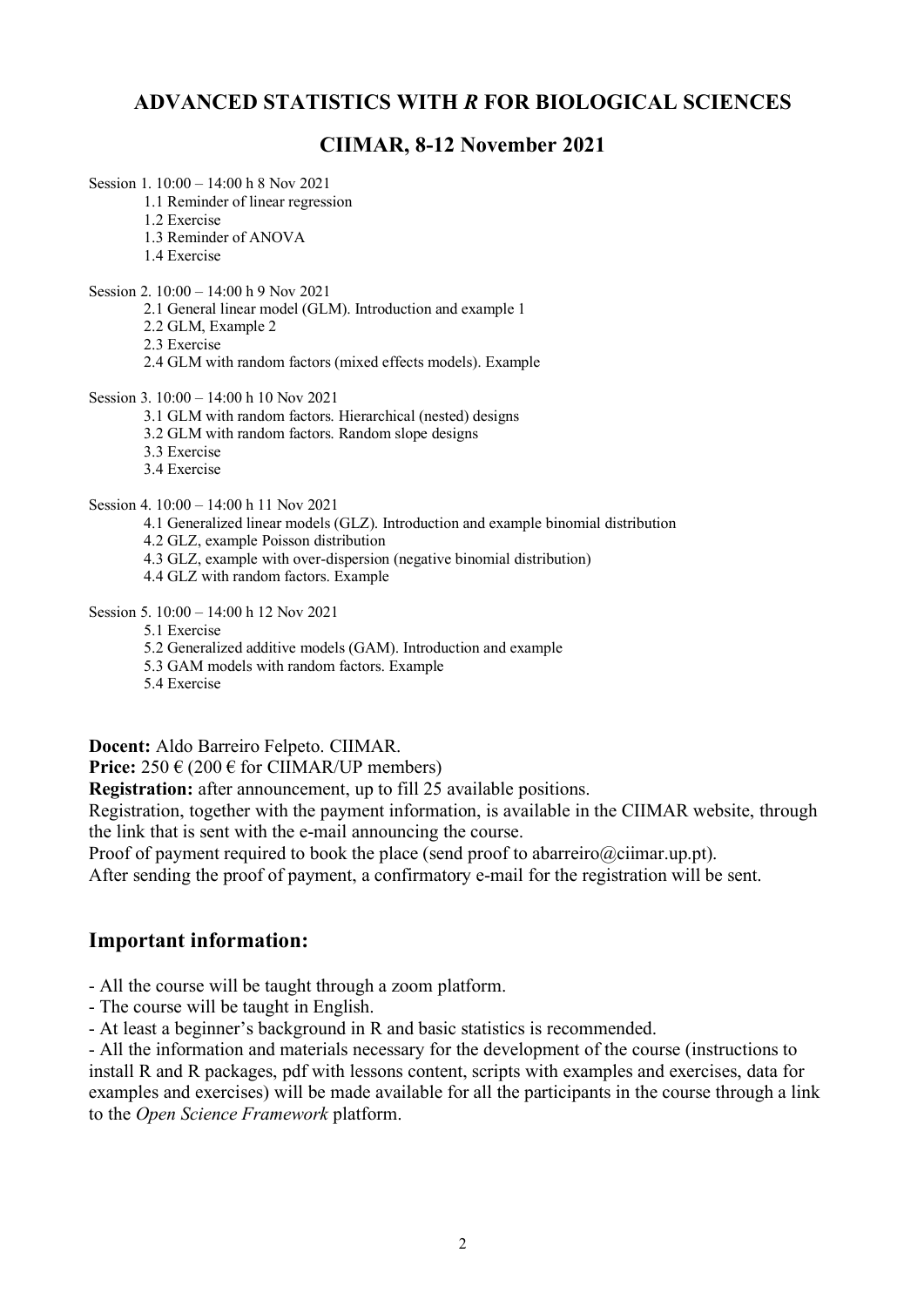## **Syllabus**

## *Course description*

The course's first session is a reminder of linear regression and analysis of variance, the two statistical techniques that constitute the basis of the most important frames of statistical models. These statistical models (GLM, GLZ and GAM) will be the content of the next four sessions. GLM (General Linear Model) will be studied in the second and third sessions. Due to its robustness and relative simplicity, this is the most widely used statistical model frame. For this reason, in the course we spend more time with GLM than with the others modelling frameworks (GLZ, GAM). Through worked examples will be explained the following topics: I) GLM assumptions, how to test them and how to solve problems when certain of these assumptions are not met (data transformation for non-normality, alternative fitting by generalized least squares for variance heteroscedasticity and residual autocorrelation); II) contrast of hypothesis for the main effects and post-hoc tests for the simple effects; III) visualization of model predictions.

In the GLM will be explained with particular detail the inclusion of random factors (simple mixed effects models, hierarchical designs, and random slopes designs).

GLZ (Generalized Linear Models) are an extension of GLM for error distributions that could be different than Gaussian. Three worked examples will be shown for different distributions (binomial Poisson and negative binomial, for over-dispersed data), and a simple example including random factors.

GAM is a statistical model frame that could incorporate any features of GLM and GLZ. But, in addition, and considering additional restrictions, they could incorporate smoothed functions (nonlinear but non-parametric) to describe the relationship between the response variable and one or several predictor variables. This statistical model frame has been gaining popularity in different fields of science due to the increase in computer power over the last 20 years.

At least a beginner's level in R language is recommended for this course, and also some familiarity with basic statistical techniques (regression, contrast of hypothesis, ANOVA).

The course is open to any level from undergraduate students to senior researchers. It is considered as the "second part" of another course that is regularly taught in CIIMAR entitled *Introductory Statistics for Biological Sciences*.

## *Course methodology*

The course contents are short theoretical introductions to each topic followed by worked examples in *R* language, throughout which all features of the specific topic are shown. At the end of each section, the students will be provided data to perform exercises that will be revised and corrected during the lessons.

The theoretical explanations, as well as the worked examples are fully developed in a pdf, with R scripts with the examples as additional support. Access to all this material will be provided days before the course through a link to the *Open Science Framework* platform. Solutions to the exercises will also be delivered to the students by the end of the course.

## *General aim of the course*

Overview of the main statistical model frames to understand the differences between them and consequently, their specific contexts of applicability.

## *Specific aims of the course*

- Understand the principles of the statistical model frames in order to apply them according to the features of data.

- Test model assumptions with contrast of hypothesis and diagnosis graphs, and learn to solve problems associated with this process (data transformation, alternative fitting techniques, alternative error distributions, using non-linear or non-parametric fits).

- Understand the difference between random and fixed factors and the possible ways to incorporate